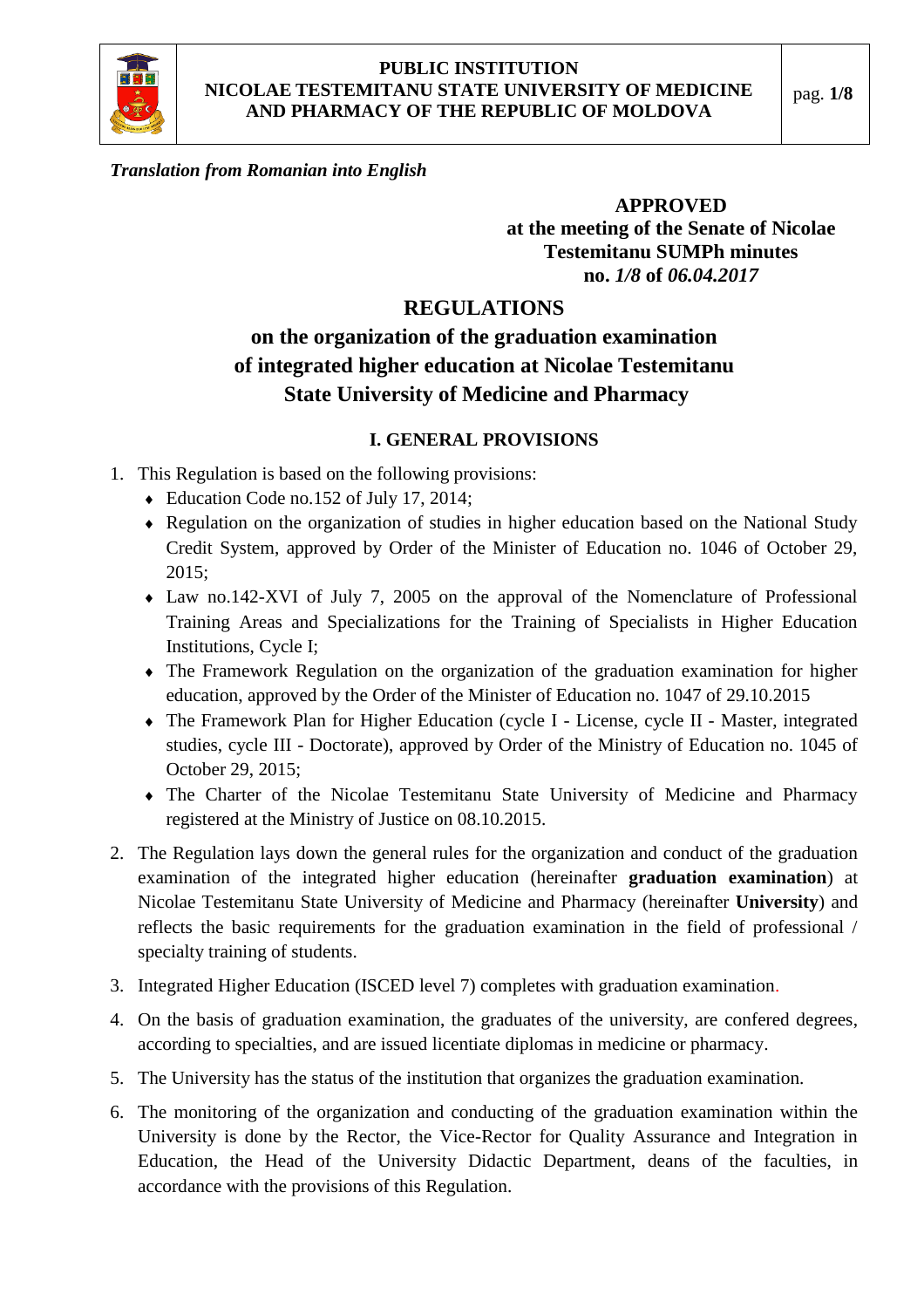

#### **II. CONFERED DEGREES AND CERTIFICATES**

- 7. The graduation exam ends with the confering of the Licentiate degree in Medicine or Pharmacy, in accordance with the Nomenclature of Professional Training and Qualifications for the Training of Staff in Higher Education Institutions.
- 8. Degrees in the general field of study indicate the completion of integrated higher education programs and are confered to graduates who:
	- $\checkmark$  demonstrate advanced knowledge, skills, competecies in the field of study;
	- $\checkmark$  can professionally apply the acquired knowledge;
	- $\checkmark$  demonstrate the ability to give arguments and solve problems in the field of studies;
	- $\checkmark$  have the ability to collect, analyze and interpret relevant data (usually from their own field of study), as well as to formulate reasoning on relevant social, scientific or ethical issues;
	- $\checkmark$  can communicate information, ideas, problems and solutions to both the audience of specialists and non-specialists;
	- $\checkmark$  have developed the necessary skills to continue their studies with a high level of self-training.
- 9. The licentiate diploma in medicine or pharmacy is issued to the graduate, who has completed the integrated higher education program established by the six-year Study Plan at the Faculty of Medicine and five years of study at the Faculty of Dentistry and Pharmacy, and has successfully passed the graduation examination. The licentiate diploma specifies the average of the integrated studies: the graduation examination and the general mark.
- 10. At the completion of integrated higher education programs in medicine or pharmacy a diploma equivalent to Master's degree (ISCED level 7) is issued.
- 11. Integrated higher education programs in medicine in pharmacy are completed with the issuing of a licentiate diploma in medicine or pharmacy, which gives the right to take part in the admission to residential studies, enrollment in doctoral programs and allows employment in the labour market according to the occupational framework.
- 12. The licentiate diploma in medicine or pharmacy is accompanied by the supplement to the diploma (written in Romanian and English) and the syllabi given to all students.
- 13. Persons who have not passed the graduation examination (one or more tests, established and approved by the Senate of the University), are issued a certificate. The certificate attests that its holder has completed the curriculum for the given specialty.
- 14. In the case of passing the graduation re-examination, the graduate is issued the licentiate diploma. The certificate previously issued is withdrawn and kept in the graduate's personal file.

## **III. ORGANIZATION AND DEVELOPMENT OF THE GRADUATION EXAMINATION**

15. The graduation examination is the final assessment of the integrated higher education program in a specialized field. Graduation examination parts assess the level of achievement of the learning outcomes, as well as the generic and specific skills acquired by graduates during their studies.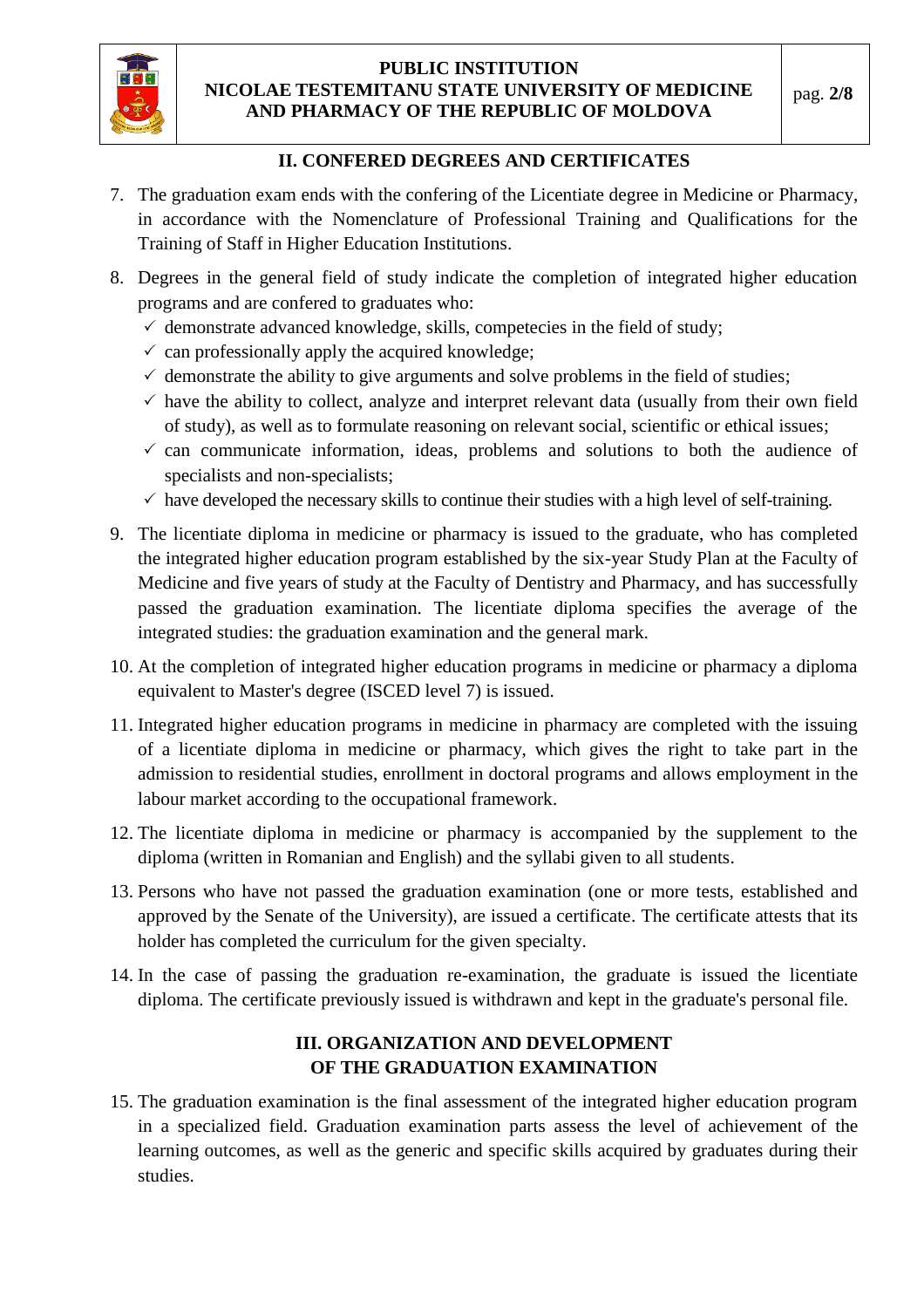

- 16. The graduation exam is credited according to the provisions of the Framework Plan and the curricula approved by the University.
- 17. The students, who have completed the curriculum in full and have accumulated the number of credits set for 12 semesters within the 360-credit professional training programs, and for 10 semesters in case of 300 credits, are admitted to the graduation examination.
- 18. University graduates pass the graduation examination in the University, only in case they have completed at least the last year of study in this University.
- 19. In order to assess the competencies formed within the study plan, the graduation examination at the University includes:
	- a) submitting and defense of the licentiate thesis;
	- b) written examination a grid-test that consists of 100 tests, comprising the subjects and bibliography of the specialty;
	- c) oral examination, including the testing of practical skill, according to the specifics of the study program.
- 20. Tests and subjects of the graduation exam and the terms for the graduation examination are established by the approved study plans. Any changes to the graduation examination are announced at least 6 months before the graduation examinations begins.
- 21. The timetable for the graduation examination is approved by the Rector of the University one month before the first examination. The timetable for defense of licentiate theses is published on the faculty web pages.
- 22. By licentiate thesis the competencies of the graduates to make a research in the field of medicine, to apply the theoretical knowledge in the elaboration of some practical solutions specific to the field of professional training or the realization of case studies, are assessed.
- 23. In order to coordinate the activities of the licentiate thesis development, the departments / chairs appoint the scientific advisors for the licentiate theses. University professors, associate professors, lecturers and university assistants of specialized departments / chairs can be appointed as scientific advisors.
- 24. Themes for licentiate theses are developed at specialty departments / chairs and are displayed in the Didactic Module of the University Information Management System (hereinafter UIMS), from where they can be discussed and chosen by the students. Themes for licentiate theses are updated annually.
- 25. The requirements regarding the volume, structure, submitting form of the licentiate thesis are determined by the faculty, according to the specifics of the professional / specialty field and the recommendations elaborated at the university level.
- 26. The licentiate thesis is elaborated during the last two years of specialized integrated studies. Students must choose the theme for the licentiate thesis from the list proposed by the departments, displayed in the didactic module of UIMS, as a rule at the end of the 8th semester of studies for the Faculty of Medicine and during the 7th semester for the Faculties of Dentistry and Pharmacy. The theme chosen by the student is included in the Annual Study Contract. The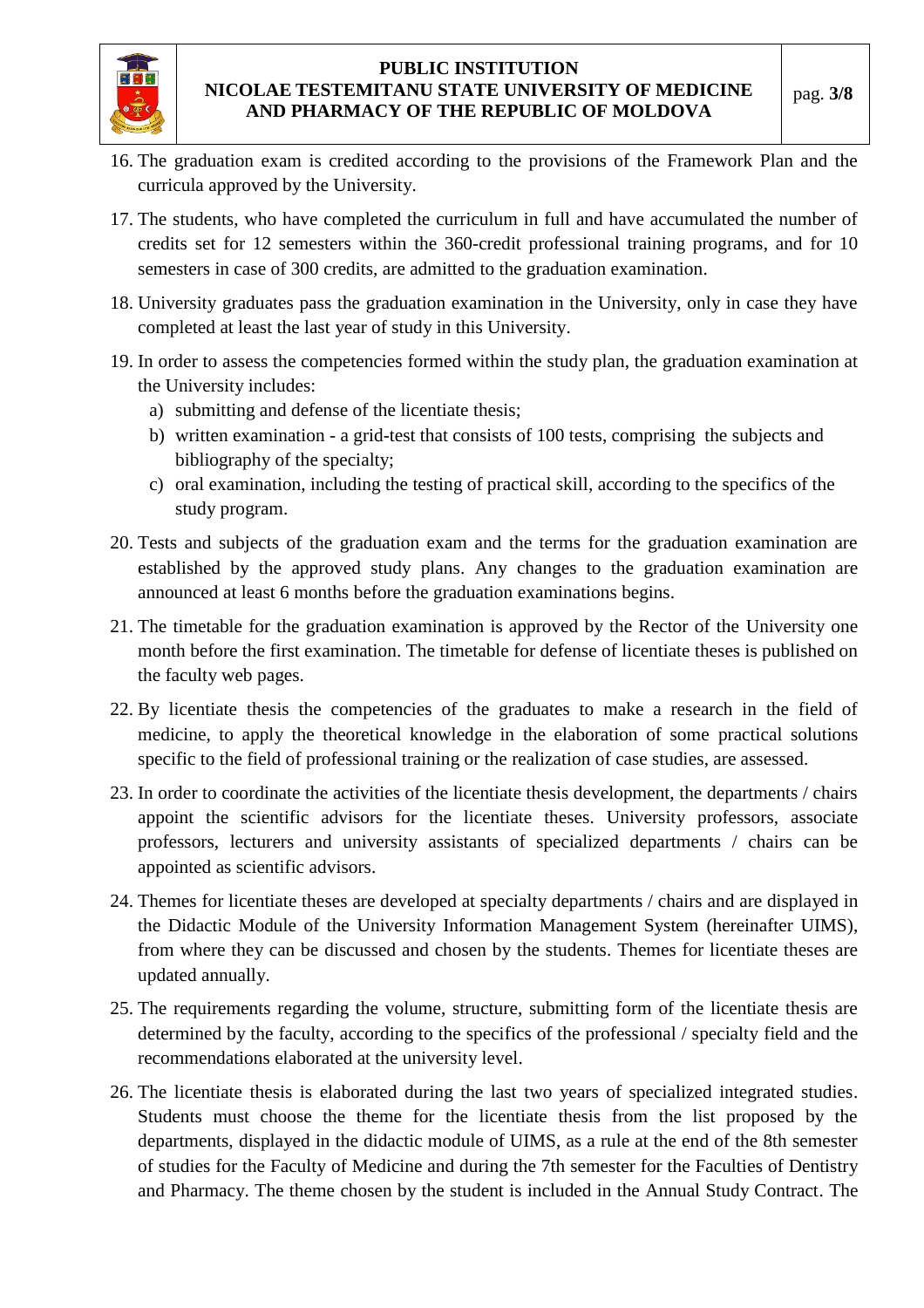

conditions for the subsequent modification of the theme, as well as the deadline for its modification, are determined by the faculty.

- 27. The licentiate thesis defense is organized in accordance with the Regulation approved by the University, regarding the licentiate thesis defense, for the given specialty. The methodology and assessment algorithm are approved by the Councils of Faculties.
- 28. The licentiate thesis defense is public and takes place in the open session of the Examination Board at the presence of at least 2/3 of its members, in the form of a summary delievered by the author, for which he is given 10- 15 minutes.
- 29. During the evaluation process, the licentiate thesis is assessed according to the following criteria:
	- $\checkmark$  conducting of study /research itself;
	- $\checkmark$  content and submittion form:
	- $\checkmark$  defense (presentation of research, use of technical means, discussions on the subject);
	- $\checkmark$  confirmation of research results publication (article, thesis, report).
- 30. The decision on the licentiate thesis mark is taken at the closed meeting of the Examination Board, according to the assessment algorithm. Each student is given up to one academic hour for the licentiate thesis defense.
- 31. The subjects / items for the written and oral tests of the graduation examination are developed by the departments / chairs, based on the programs in force. The subjects are confirmed at the meeting of specialized departments / chairs and signed by the head of the subdivision, coordinated with the deans of the faculties and approved by the pro-rector for quality assurance and integration in education one month before the first test.
- 32. Written examination is a grid-test, comprising the subjects and bibliography of the specialty. Variants of test samples are computerized and distributed to the Monitoring Board on the day of the written test, 30 minutes before its beginning. The ratio of the disciplines in the structure of the written test, as part of the graduation examination, is determined by the departments / chairs in charge, and is approved by the deans of the faculties.
- 33. The duration of the written test is determined according to the calculation: 1 minute for 1 item. Checking of response grids is performed in a computerized system, following an established algorithm. Student knowledge is appreciated with marks from 1 to 10. The minimum promotion mark is 5. The results of the written test are published by displaying on the individual pages of the students in the UIMS.
- 34. The oral examination is assessed by the members of the Board. Depending on the specifics of the specialties, examination cards for oral part contain 4-6 subjects in the field, and a clinical case, in order to assess practical skills. The duration of the oral part is 20 to 30 minutes for each student. Student knowledge is assessed with marks from 1 to 10. The final mark is calculated as the average of the marks given by all members of the Board. The minimum promotion mark is 5. The results of the oral test are announced to the students immediately after the examination and are displayed in the UIMS.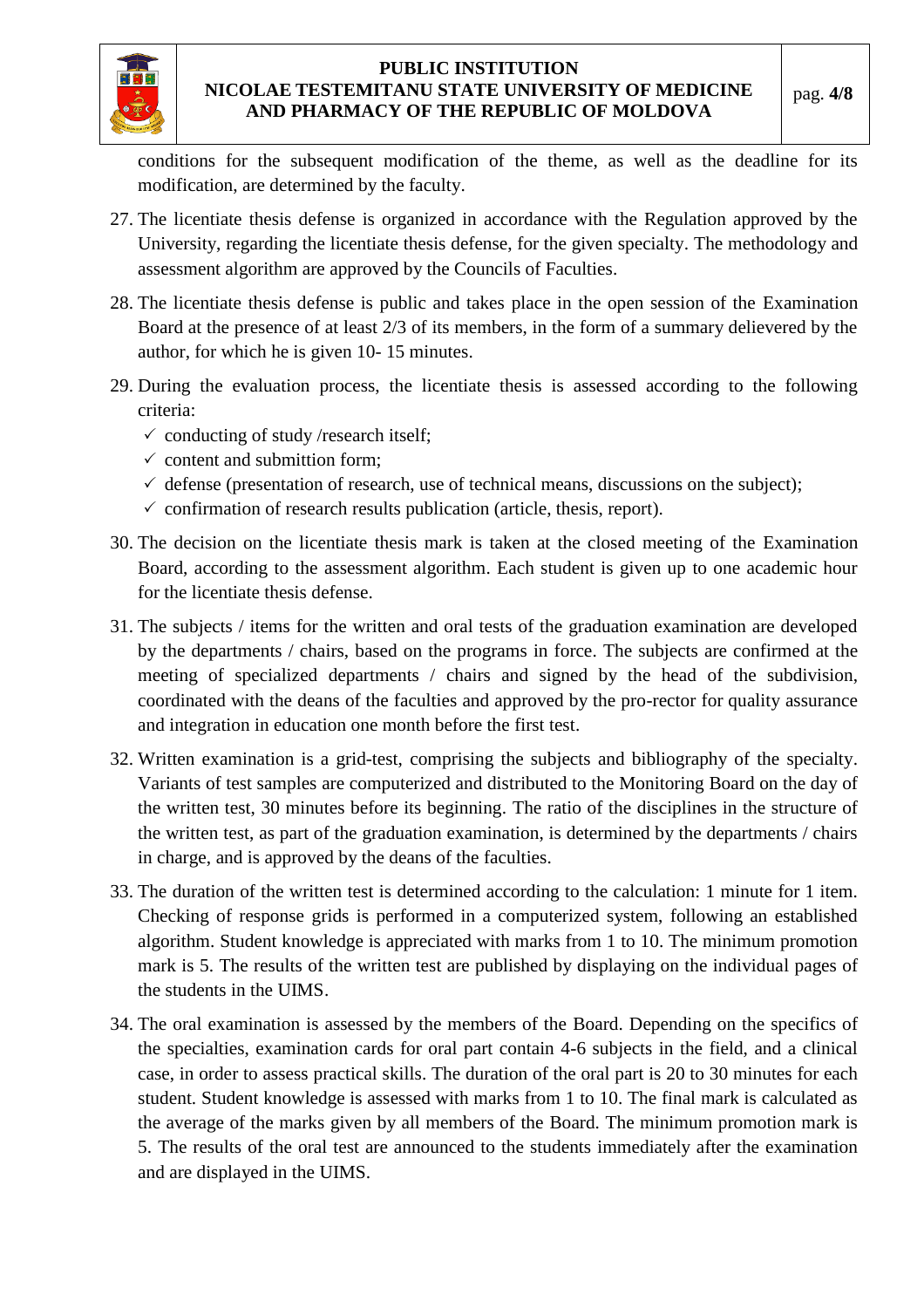

- 35. At all stages of the graduation examination, the conversion of the marks into the ECTS scoring scale is done according to the recommendations of the Implementation Guide of the National Study Credit System.
- 36. The candidate's marks are reflected in the minutes of Graduation examination Board, the student's record-book and the supplement to the diploma.
- 37. The average of the graduation examination (AGE) is determined as the arithmetic average of the mark obtained in the written test (E1) and the oral part (E2) of the graduation examination and of the mark obtained on the defense of the licentiate thesis (LTh) and is calculated with two decimal places.

$$
AGE = ((E_1+E_2)/2+LTh)/2
$$

- 38. The general average mark is determined as the arithmetic average of the average of the graduation examination and the arithmetic averages of the promotion of academic years, and is calculated with two decimal places.
- 39. The register of didactic materials and informative materials, allowed for candidates to be used for the examination, is drawn up by examiners and approved by the Graduation examination Board, at the recommendation of departments / chairs in charge.
- 40. Absence on a test of the graduation examination or on the thesis defense is qualified as failure. Obtaining a lower mark than "5" in one of the examination parts or in thesis defense is qualified as failure of the graduation examination.
- 41. The insufficient mark (1-4) obtained in one of the stages of the graduation examination does not deprive the student of the right to pass the other parts of the graduation examination.
- 42. Graduates who have not passed the graduation examination may take part in a repeated examination session at the University, in order to pass the failed stage. The examination can be taken not more than twice during the first five years after graduation.
- 43. The failed graduation examination may be repeated for a fee, the size of which is determined by the decision of the University Senate.
- 44. The registration of the candidates for the repeated passing of the graduation examination is made on the basis of personal application submitted to the University: for the thesis defense- at least six months, and for the oral or written stages - at least two months before the graduation examination.
- 45. For the repeated graduation examination, it is recommended to take into account the curriculum / study plan and the proposed subjects for the graduation examination in the academic year, when the candidate graduated from the University.

#### **IV. WORK OF THE GRADUATION EXAMINATION BOARD**

- 46. For the conducting of the graduation examination, Graduation Examination Boards (hereinafter **Boards**) by fields of professional training / specialties, are constituted.
- 47. Boards are constituted by fields of professional training / specialties by order of the rector, at the proposal of faculty councils, one month before the start of the graduation examination.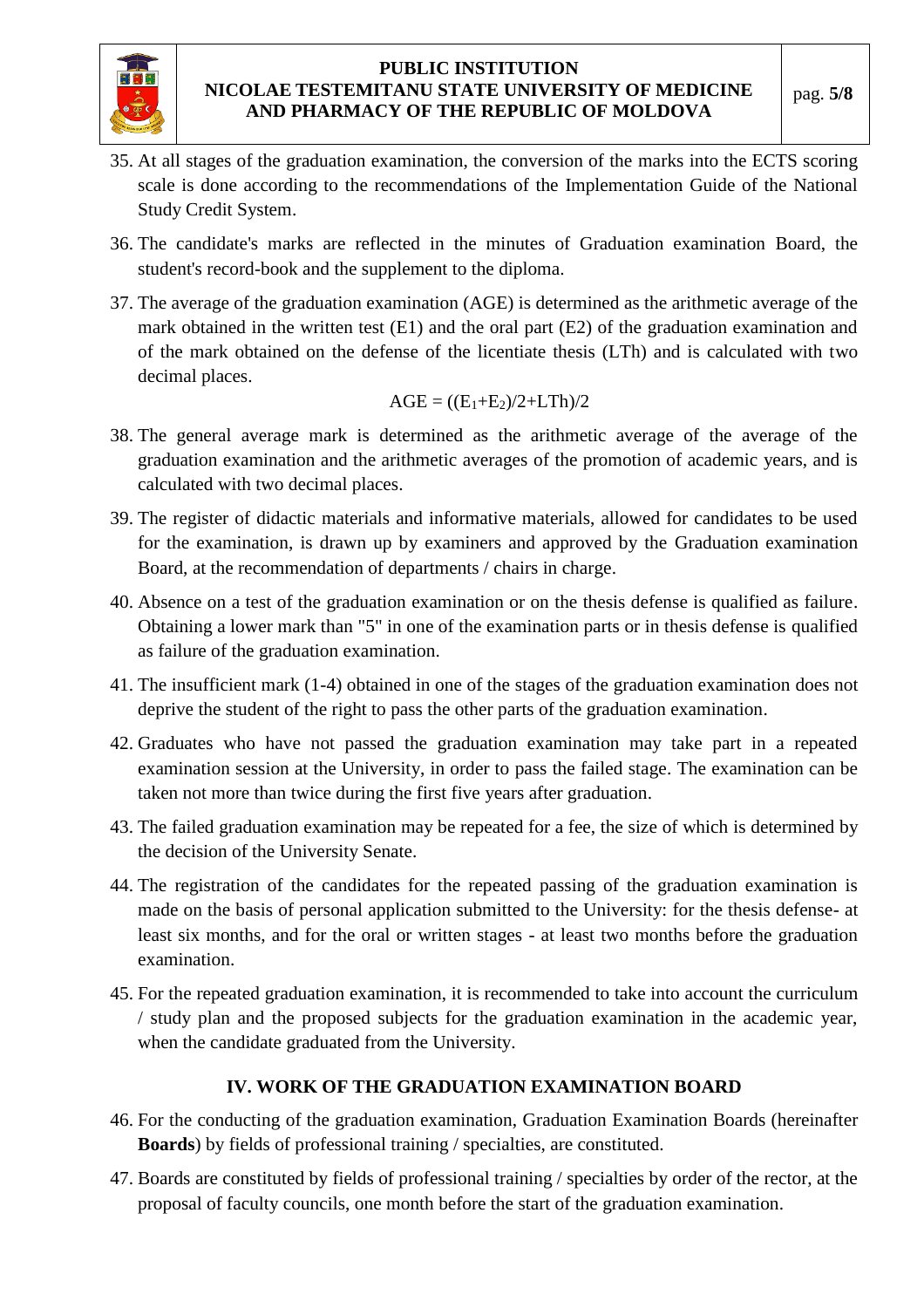

- 48. The Board is made up of the Chairman, Vice-Chairmen, Members (Examiners) and Secretaries.
- 49. The Board may include people with scientific degrees and scientific-didactic title from the departments / chairs of the University. If necessary, the Board may include a highly skilled practitioner with rich experience and professional authority.
- 50. The chairmen of the Board are appointed by order of the Ministry of Health, on the basis of the University's proposals. As the Chairman of the Graduation Board, specialists in this field (university professors, associate professors, scientific researchers, holders of honorary titles, highly qualified practitioners), who work outside the University, may be appointed.
- 51. The same person may be appointed as chairman of a Board for not more than two consecutive years.
- 52. Only staff members: heads of departments, university professors, associate professors, may be appointed as Vice-chairmen of the Boards.
- 53. The Vice-chairmen submit to the Board the necessary set of documents, including:
	- a) Order of the Rector of the University regarding admission of students to the examination;
	- b) the set of subjects / tests aimed to assess the outcomes / competencies of the graduates, with the assessment scales;
	- c) curriculum of the course units / modules evaluated;
	- d) the student's study sheet describing the program, according to the curriculum for the semesters, indicating the number of hours, the forms of assessment and the credits accumulated at the training units / training modules;
	- e) the signature of the scientific advisor of the project /licentiate thesis.
- 54. At the written tests, the vice-chairmen distribute the grids to the graduates, indicating how they are to be completed.
- 55. When the chairman of the Board is unable, for objective reasons, to carry out his duties, the Vice-chairman carries out his duties until the appointment of a new Chairmant.
- 56. Academic staff may be appointed as Board's secretary.
- 57. The Graduation Examination Board performs the following functions:
	- $\checkmark$  ensures the proper conduct of the graduation examination;
	- $\checkmark$  performs the assessment based on the study results and generic and specific skills acquired by the young specialists;
	- $\checkmark$  assesses the students' answers in closed session by the simple majority of votes;
	- $\checkmark$  decides on the conferring of the title;
	- $\checkmark$  prepares and submits to the Ministry of Education and to the Ministry of Health, within 10 days of the final stage of the examination, the final report on the results of the Board's work.
- 58. The final report includes information on the Board's composition; the characteristics of the subjects / tests proposed for the graduation examination in the light of the learning outcomes and competences expected for the respective training program; a comparative analysis of the final assessment with current assessments; characteristic of the general level of training of graduates; an analysis of the results of the licentiate theses defense and proposals for the improvement of the initial academic training process at the respective specialties.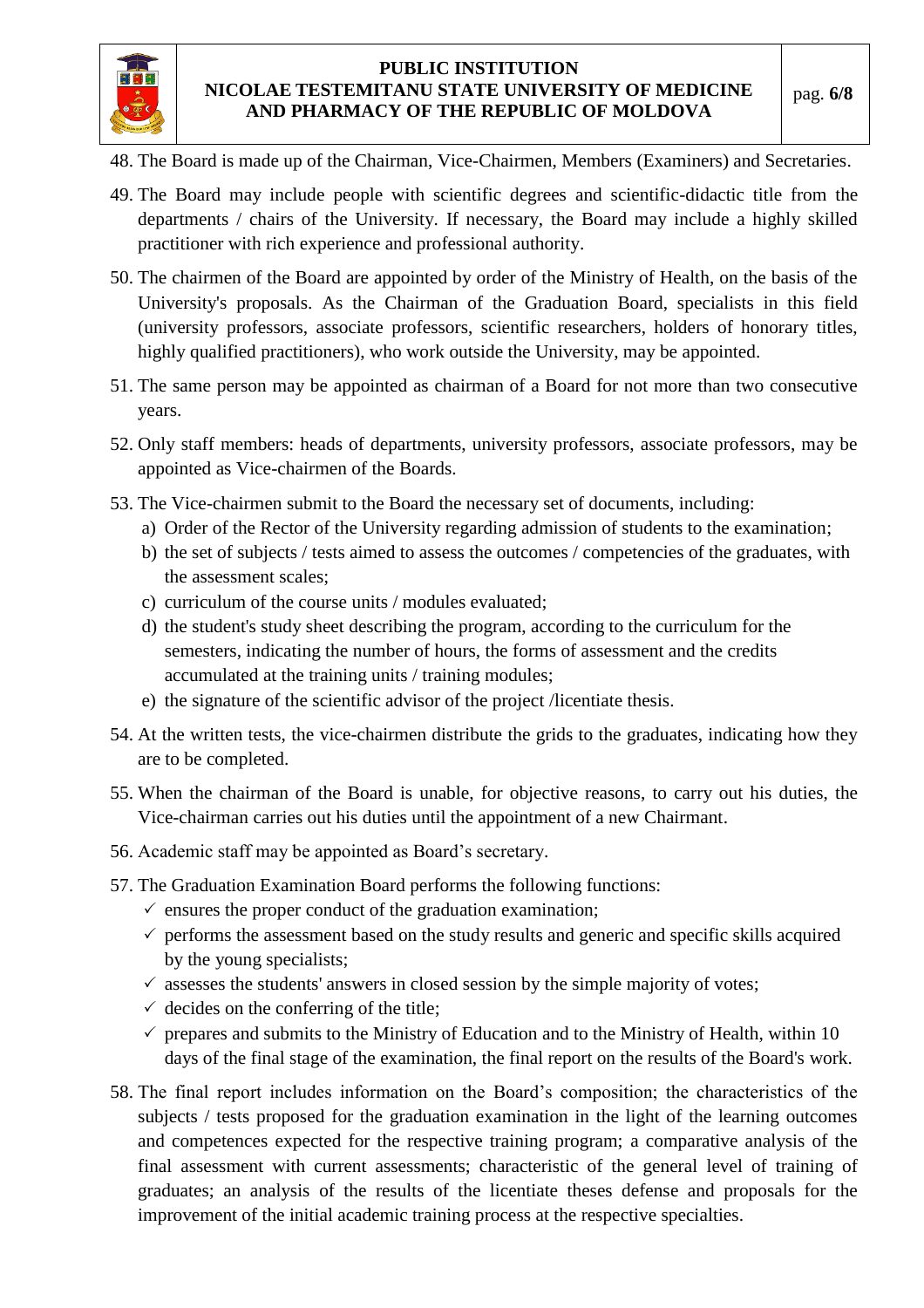

- 59. The work program of each Board is drawn up by the Dean of the respective faculty and is coordinated with the Chairman of the Board, approved by the Vice-Rector for Quality Assurance and Integration in Education and published at least one month before the first examination of the graduation exam.
- 60. The duration of the Board's daily work does not exceed 6 astronomical hours. The hours of activity of the members of the Board are included in the teaching load of that person.
- 61. The costs of the Board's work are borne by the University. The chairmen and members of the Graduation Examination Board from other institutions are remunerated in the established manner according to the number of hours actually worked.
- 62. Taking of tests of the graduation examination takes place in the open session of the respective Boards in the presence of at least 2/3 of its members.
- 63. When the written tests are taken, the coding of the works / tests is mandatory. Scanning of tests followed by computer decoding of works is carried out in the presence of Board's members.
- 64. The Board's decisions on the final marks for the examinations and for the thesis defense are approved by open vote, with a simple majority of votes. Secret ballot, abstaining, or transfer of voting right are not allowed. If the votes are split equally, the vote of the Chairman of the Commission is decisive.
- 65. The Boards's activity is recorded in the minutes, which sets out how the graduate was assessed on the tests and on thesis defense, the additional questions, the separate opinion of some members of the Board, at their insistence. Minutes are signed by the chairman, vice-chairmen, and members of the Graduation Examination Board present, and are kept in the university archive.
- 66. If the licentiate thesis has been assessed with a mark below "5", the Board decides whether, after the necessary corrections, it can be defended at the next session of the graduation examination, or it is necessary to change the subject of the thesis. The decision of the Examination Board is final and can not be reviewed.
- 67. The mark obtained in the oral test and the thesis defense is communicated to the students on the same day, after the meeting of the Board. The mark in the written test is communicated to the students through the UIMS immediately after the Board's meeting, which records the results of the test by minutes.
- 68. The Chairman of the Board informs the Council of the respective faculty about the results of the organization and conduct of the graduation examination.
- 69. In accordance with the University's Code of Ethics, it is strictly forbidden to use information sources not authorized by the Board (paper or electronic) during the taking of the written or oral tests. Failure to comply with the requirement is punishable by excluding from the test. Retaking is allowed to the student only in another session of the graduation examination. The plagiarism found in the thesis is punished by canceling the thesis and repeating it in another session of the graduation examination.
- 70. In case of corrupting actions / attempts, including the traffic of influence or the manifestation by a graduate of behavior contrary to generally accepted ethical and moral norms, the Board is